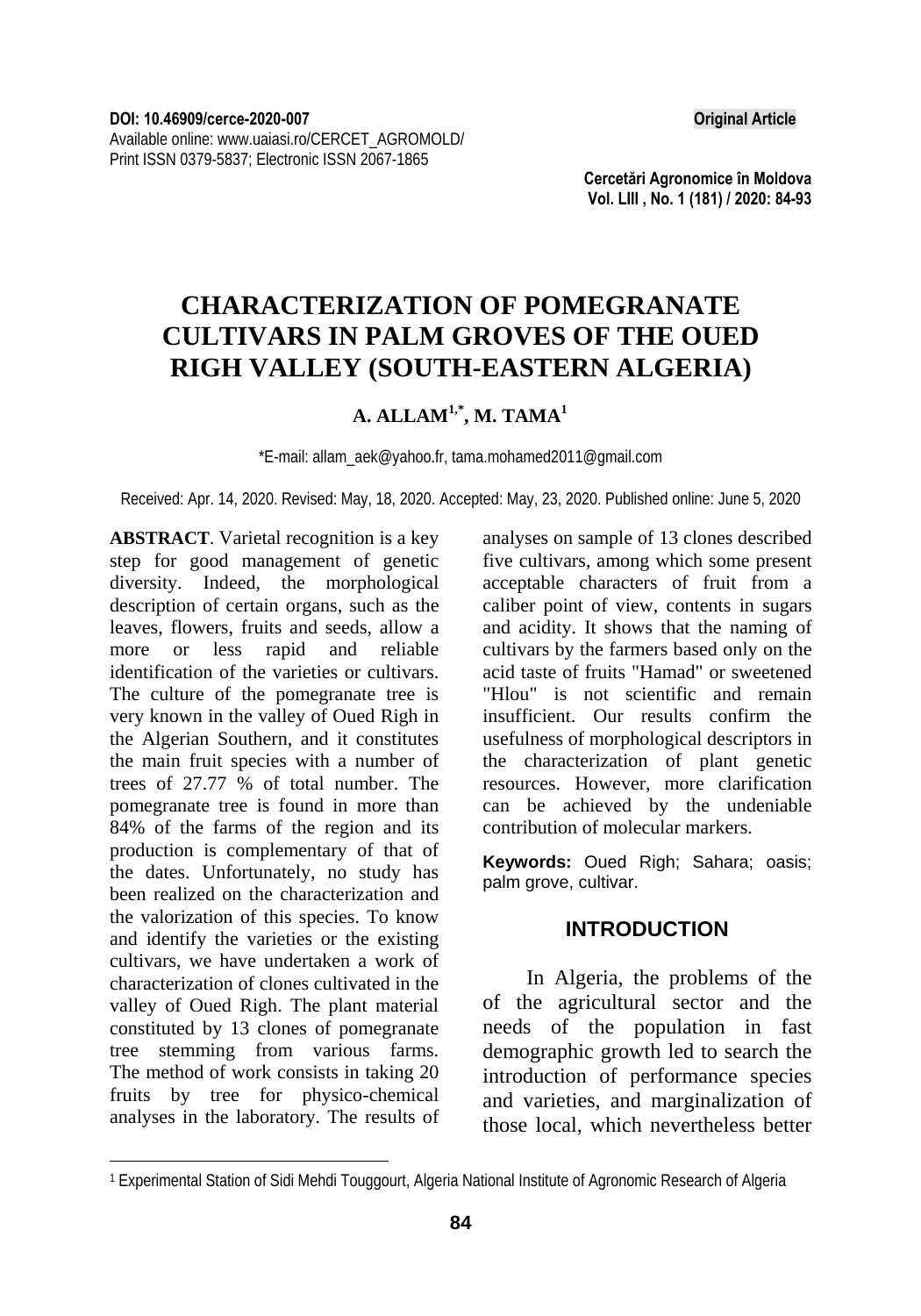adapted at the conditions of the soil and the climate. The agricultural development based on the intensification led to a double failure, that of the not control of the introduced varieties and the absence of preservation and valuation of the local varieties. The problem lives in the definitive loss of a part of our heritage, which remains still badly known, and which consequences are not at estimated presently.

The fruit cultivation is an integral part of the economic and social life of Algeria. This country due to its privileged geographical position and its diverse soil and climate conditions indeed has the possibility of putting in agriculture several fruit species and of producing fresh fruit all year round. In Algerian Sahara, the fruit cultivation is constituted by rustic species and characteristics of the region, as the vine, the olive tree, the citrus fruits, the palm tree date and by more demanding and delicate species, cultivated essentially in the fertile plains; they are the very important *Rosaceae* on the economic and social plan (Abdelguerfi and Ramdane, 2003).

Between palm trees date and fruit trees, the competition being situated at various levels: space, illumination, ground and water. Fruit trees can be in three types of situation: either in intercalary of the palm trees, or in underlying regular plantation, or in plot of land orchard inside stitches of palm trees. Besides, the production of fresh fruit is very complementary

of that of the dates; it spreads out from the spring to autumn, for the oases of the North, and more or less all year round in those of the South (Ferry and Toutain, 1990).

In the Sahara, the fruit production remains insignificant, compared to needs, even if certain regions (M'zab and El Golea) produce oranges, lemons, apricots, pomegranates, figs, grapes, the marketed quantities are tiny and the main part is auto-consumed.

These farming are possible everywhere when the water of irrigation is not too much salted (less than 2 g to liters), but must be protected from the strong winds. In the majority of the cases, markets are fed by products that from the North coming (Dubost, 1986).

The valley of Oued Righ in the Algerian southern is characterized by a system of type oasis, which consists since Antiquity, in a vegetable association of three strata: that of the palm tree (and more particularly in the variety of date "Deglet Nour" intended for the export), that of the diverse fruit trees and that of the annual cultures. The favorable microclimate created by the date palm favors a food-producing mixed farming (truck farming, feeds, cereals) in association with a breeding, especially caprine, but also ovine of family type and in traditional conduct (Djenane, 1990). In this region, the fruit cultivation (the second stratum of agriculture) remained marginalized and practiced on a very small scale with some subjects of various species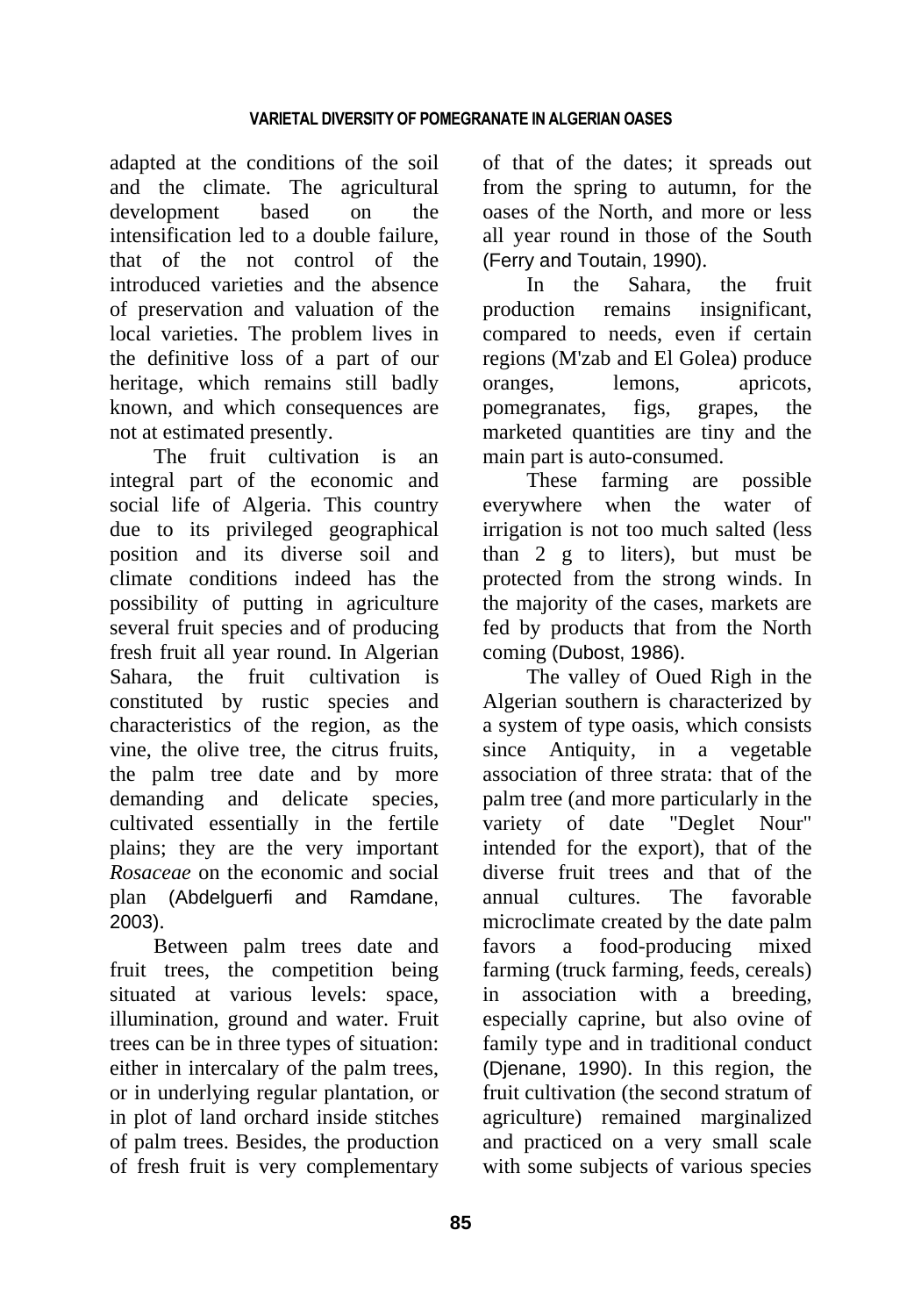intended only for the family consumption. This system of production having traditionally for end a subsistence farming, knew a permanent backward movement and it is even endangered (Benziouche, 2006).

The cultivated fruit trees are diversified enough in the same farm (because of the objective of auto consumption). We find the tree fruits of pomegranate, apricot, vine, olive, pear, plum, citrus etc. It is about local populations, resulting from a long selection practiced empirically and preserved by the farmers. Although these populations cannot any more by themselves be on the base of profitable fruit cultivation; they represent a genetic heritage diversified and adapted to the local soil and climate conditions, which is advisable to know, to protect and to improve (Benziouche, 2006).

The culture of the pomegranate tree is very known in the valley of Oued Righ, it constitutes the main fruit species with a number of 27.77% tree, followed by the apricot tree and by the fig tree with, respectively, 18.59 and 17.42 % and it is in more than 84% of the farms (Allam, 2015). Unfortunately, with the exception of the works of Allam and Cheloufi (2012) and Allam (2015) on its genetic diversity, no study was realized on this species. The characterization and the identification of this plant material turn out to be necessary as prerequisite to any program of preservation, improvement and varietal creation.

The present work returns from this perspective and suggests studying the physico-chemical characteristics of some local cultivars of pomegranate tree in southern Algerian.

### **MATERIALS AND METHODS**

### **Plant material**

The studies of the morphological variability concerned the fruit-bearing characters of thirteen cultivars of pomegranate tree stemming prospecting realized in the various palm groves of the valley of Oued Righ.

### **Method of sampling**

According to Dagnelie (2003) and considering the heterogeneousness of the existing cultivars of pomegranate tree, we considered every tree as an experimental unity. The adopted method of sampling is the one of Alavoine *et al*. (1981), Watkins and Smith (2002) and Bellini et *al*. (1984). To do it, we chose five farms presenting a biodiversity of the fruit species. At the level of every farm, we took a tree by cultivar according to their availability and their local appointments by the farmers "Hlou" and "Hamad". For the taking of fruits, the applied method is the one of Mars and Marrakchi (2000) and Mars and Marrakchi (2004), consisting of setting a standard height (for example, the level of eyes) and to take 20 fruits by tree at the stage full maturation, distributed in diverse orientations, while avoiding those which are too much exposed outside of the foliage. The samples of taken fruits are taken to analyze them in the laboratory.

### **Method of analysis**

For physico-chemical analyses of the fruits in the laboratory, we are based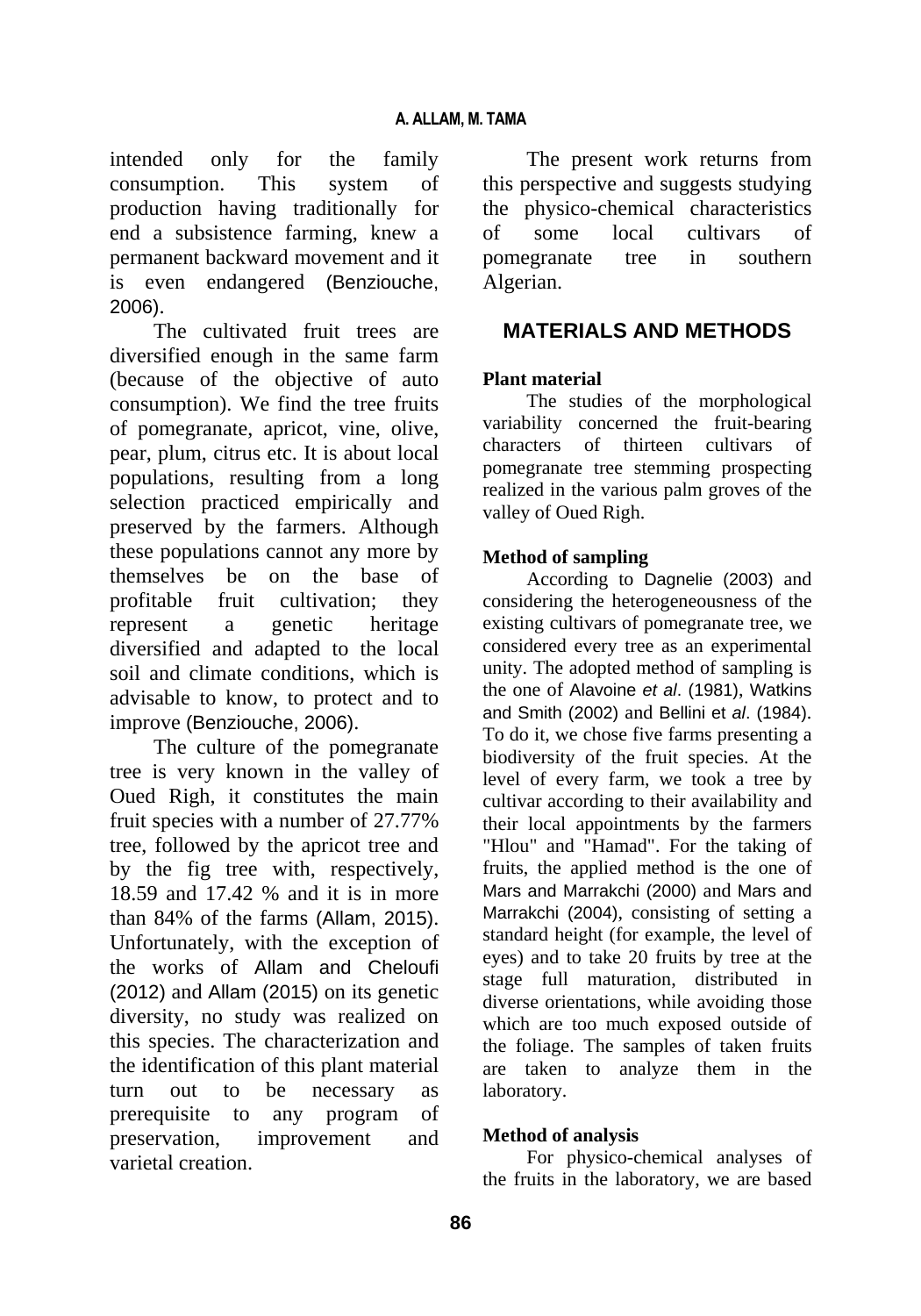#### **VARIETAL DIVERSITY OF POMEGRANATE IN ALGERIAN OASES**

on the methods of Audigie *et al*. (1984), Amoros *et al*. (2000) and Mars and Marrakchi (2004). For that purpose, we took at random 15 fruits on which we study internal and external characteristics of the fruit, such as the external color of the fruit (CF), the color of the seed (CG), the weight of the fruit (PF), the equatorial diameter of the fruit (DF), measured in the equatorial section, the number of sections of the fruit (NL), the length of the peduncle (Lpd) and the number of sepals (NS).

After having peeled fruits with hands, we take 25 seeds of every fruit, on which we make the following measures: the length of the seed (LoG), the maximal width of the seed (LaG) and the weight of 25 seeds. Then, we take 100 g of seeds, by means of a mortar we extract the juice with which we make following measures: the total volume of juice of 100 g of seeds (VJ); the moisture content (% H), determined by weighing before and after dehydration of 10 g of seeds to the steam at adjusted at 105°C until the obtaining of the constant weight; the content in dry matter (% MS), determined by the formula:  $MS\% = 100 - %$  H; the pH of juice; the total of the soluble solids (TSS), obtained with a refractometer and expressed in degrees of Brix scale; the acidity expressed in percentage of citric acid, estimated with the hydroxide of sodium 0.1 N and brought to pH 8.1 (Girard, 1965). The contents in total reducing sugars (SRT) and initial reducing sugars (SRI) are determined according to method of Audigie *et al*. (1984).

### **Statistical analyses**

A simple statistical analysis based on the averages of the results is used by means of the program XLSTAT (Version 2015.3.01.19097). The coefficients of correlation are calculated to show the links between the characters examined in this study. The data are then the object of an Analysis in Main Component (ACP) to classify, in a graphic form, the studied cultivars (Philippeau, 1986).

## **RESULTS AND DISCUSSION**

The *Table 1* shows significant differences between certain parameters, such as the weight of fruit (Pf) varies between 167 - 827 g, the length of the peduncle (Lpd) 7.81 – 27.55 cm, the number of sections of the fruit  $(NL)$  5 - 8, the weight of the seed (Pg)  $6 - 9.5$  g, the volume of juice (VJ) 61 - 78 ml, the acidity 5.34 - 29.91, the total of the soluble solids  $(TSS)$ ,  $10 - 20\%$ , the content in initial reducing sugars (SRI) 2.78 – 7.73% and the content in total reducing sugars (SRT) of 3.26 – 7.73%.

On 16 studied parameters, six present minimal values for cultivars "Hamad" (Hm), they are: the diameter of fruit (Df: 7.16 cm), the length of the seed (Log: 0.66 cm), the pH: 2.89; the total of the soluble solids (TSS: 10%), the content in initial reducing sugars (SRI: 2.78%) and the content in sugars reducer totals (SRT: 3.26%). While, the same parameters present maximal values for cultivars "Hlou" (Hl) are, respectively: 10 cm, 1.25 cm, pH: 4.24, 20%, 7.73% and 7.73%.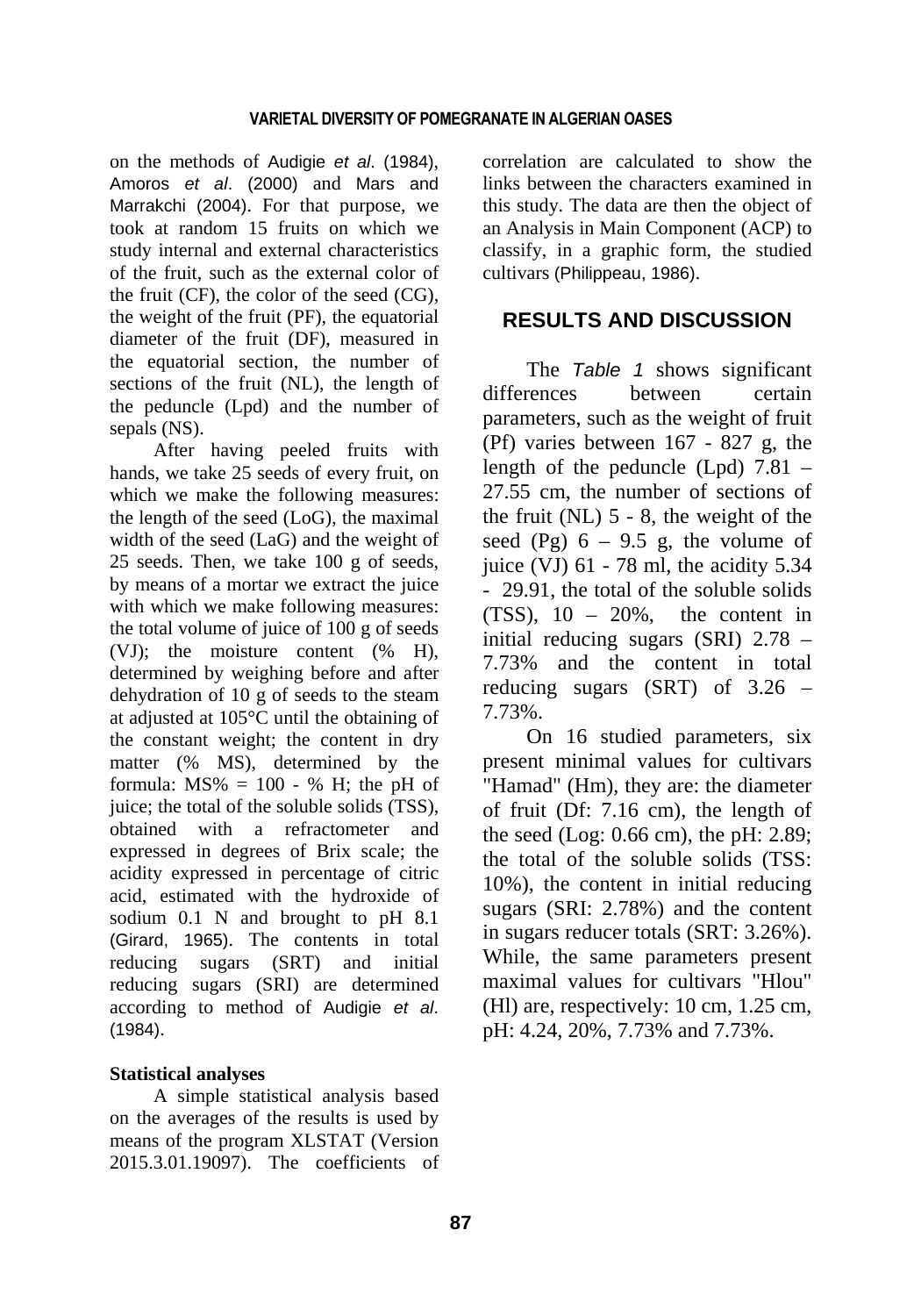| Cultivar                                                                                                                                                                                                                                                                                               | ъ              | ፚ      | pd<br>F | ۹Š   | ž        | Pg     | <b>Dog</b>       | Lag              | Ξ  | $%$ MS | % Eau | 짐    | Acidity  | TSS | <b>SRI</b> | SRT     |
|--------------------------------------------------------------------------------------------------------------------------------------------------------------------------------------------------------------------------------------------------------------------------------------------------------|----------------|--------|---------|------|----------|--------|------------------|------------------|----|--------|-------|------|----------|-----|------------|---------|
| Hm1                                                                                                                                                                                                                                                                                                    | 8.46           | 333.33 | 16.9    | 5.66 | 7.66     | 5<br>ထ | $\ddot{ }$       | 0.66             | 89 | 21.7   | 78.3  | 3.20 | 13.85    | S)  | 4.93       | 4.82    |
| Hm2                                                                                                                                                                                                                                                                                                    | 74             | 216.67 | 22.83   | 6.66 | စ        | 7.99   | 0.66             | 0.71             | 69 | 20.7   | 79.3  | 3.02 | 17.77    | 2   |            | 57<br>6 |
| Hm <sub>3</sub>                                                                                                                                                                                                                                                                                        | 7.16           | 167.18 | 11.5    | 6.33 | 4.67     | 7.25   |                  | 80               | 66 | 21.6   | 78.4  | ω    | 9.89     | 2   | 4.49       | 3.88    |
| Hm4                                                                                                                                                                                                                                                                                                    | 7.96           | 827.36 | 20.8    | စ    | $\infty$ | 8.53   | 1.01             | 0.71             | 20 | 21.8   | 78.2  | 2.89 | 9.28     | 2   | 4.90       | 5.04    |
| Hm5                                                                                                                                                                                                                                                                                                    | $\overline{8}$ | 294    | 13      | 5.6  | 5        | 8.25   | $\tilde{=}$      | 0.68             | 73 | 21.6   | 78.4  | 3.24 | 9.58     | 15  | 4.95       | 5.09    |
| Hm6                                                                                                                                                                                                                                                                                                    | 88             | 266.87 | 19      | 6.33 | 5.67     | 9.5    | $\tilde{t}$      | 80               | 69 | 20.5   | 79.5  | 3.74 | 17.02    | ă   | 2.78       | 3.26    |
| Hm7                                                                                                                                                                                                                                                                                                    | 5<br>ထဲ        | 249.16 | 14.33   | ဖ    | ဖ        | 8.25   | 1.03             | 0.83             | 78 | ွှ     | 90.9  | 2.96 | 29.91    | 15  | 3.62       | 3.62    |
| 듶                                                                                                                                                                                                                                                                                                      | 82             | 266.11 | 7.81    | 6.77 | စ        | စ      | $\overline{101}$ | $\overline{0.7}$ | 61 | 18.05  | 81.95 | 3.91 | 7.09     | ë   | 7.36       | 7.70    |
| 。<br>도                                                                                                                                                                                                                                                                                                 | 7.33           | 204.62 | 19.22   | ဖ    |          | 5.75   | 0.99             | 0.72             | Z  | 17.97  | 82.03 | 4.18 | 5.34     | 15  | 6.90       | 6.62    |
| 。<br>王                                                                                                                                                                                                                                                                                                 | 7.73           | 226.3  | 24.8    | N    | 6.66     | 7.5    | 1.07             | 0.75             | 20 | 16.20  | 80.6  | 3.95 | 9.89     | 4   | 7.73       | 7.73    |
| $\ddot{\Xi}$                                                                                                                                                                                                                                                                                           | ă              | 396.25 | 19.62   | ဖ    | 5        | Φ      | 1.25             | $\overline{0.7}$ | 77 | 16.80  | 83.2  | 4.24 | 7.04     | 20  | 7.32       | 7.38    |
| 오<br>도                                                                                                                                                                                                                                                                                                 | 8.17           | 272.7  | 18.81   | 6.22 | ဖ        | 8.25   | 111              | 0.77             | 75 | 18.57  | 81.43 | 4.08 | 89<br>ٰڡ | 17  | 7.43       | 4.57    |
| 9<br>二                                                                                                                                                                                                                                                                                                 | 8.15           | 257.8  | 27.55   | 6.62 | စ        | 7      | 1.02             | 0.71             | 75 | 20.3   | 79.7  | 4.07 | 6.30     | 17  | 6.60       | 6.50    |
| Ns: Number of sepals floral; Number of sections of fruit; Pg (g): Weight of 25 seeds; Log (cm): Length of the seed; Lag (cm): Width of the seed;<br>Leqend: Hm: Cultivar " Hamad": Ni: Cultivar " Hlou": Df (cm): Diameter of the fruit: Pf (q): Weight of the fruit: Lpd(cm): Length of the peduncle: |                |        |         |      |          |        |                  |                  |    |        |       |      |          |     |            |         |

VJ: Volume of juice/100 g of seeds; MS %: Content in material dries; Hf (cm): Height of the fruit; TSS: Total of the Soluble Solids; SRI: Content in

Sugars initial Reducer; SRT: Content in Sugars total Reducer, Eau: Water.

Table 1 - Physico-chimical analyses of pomegranate cultivars

**A. ALLAM, M. TAMA**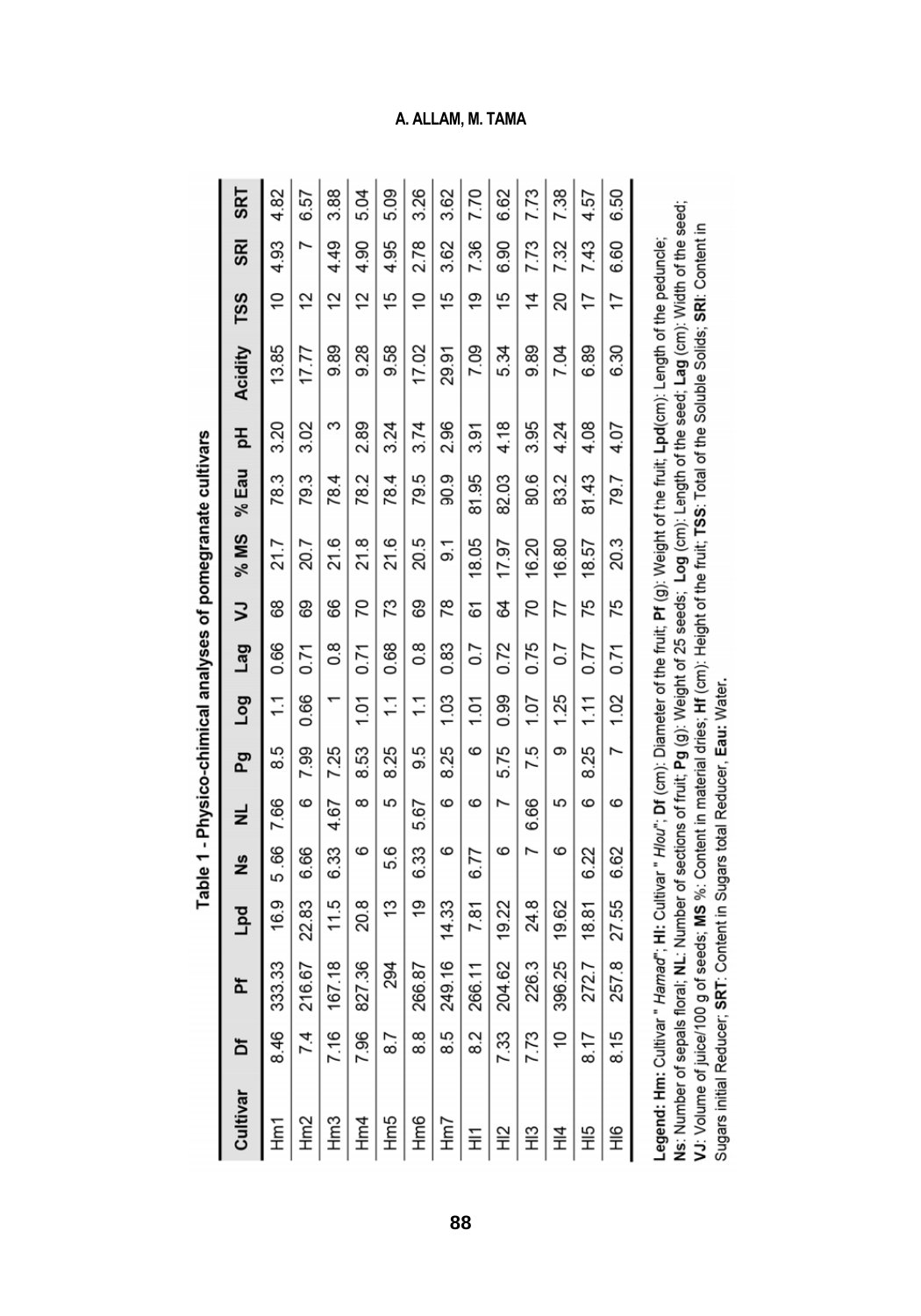Cultivars "Hamad" (Hm) are characterized by an acid pH (2.96 – 3.74) and high acidity (9.28 – 29.91). On the other hand, these cultivars present a total of the soluble solids (TSS), a content in initial reducing sugars reducing (SRI) and a content in sugars total weak ones (SRT) are, respectively:  $14 - 20\%$ ,  $6.60 - 7.73\%$ and  $4.57 - 7.73\%$ 

Contrary to cultivars "Hamad", cultivars "Hlou" are characterized by a pH aiming towards an alkalinity  $(3.91 - 4.24)$  and a low acidity  $(5.34 -$ 9.89), a total of the soluble solids (TSS) a content in initial reducing sugars reducing (SRI) and a content in sugars high totals are, respectively: 10  $-15\%, 2.78 - 7\%$  and  $3.88 - 6.57\%$ .

To observe better the variability inter cultivars, the analysis in main components (A.C.P) allowed us to make the results shown below.

### **Matrix correlation**

The matrix of the correlations reveals several correlations between the various studied characters (*Table 2*). The positive correlations are observed between the following characters: the diameter of the fruit (Df), the weight of the seed (Pg) and the length of the seed (Log), that of fruits having seeds with high weights and high lengths have high diameters; a positive correlation between the weight of the seed (Pg) and the volume of juice (VJ); the fruits having fleshy seeds have a volume of high juice; a positive correlation between the pH, the total of the soluble solids (TSS) and the content in initial reducing sugars (SRI); the more the rate of sugars increases the more the pH tends towards neutrality.

Thus, some parameters showed negative correlations, the most important in absolute value are recorded between: the content in dry matter (MS %) and the moisture content (H %); the acidity and the content in initial reducing sugars (SRI); fruits having high content in sugars present a low acidity.

|            | Df    | Pg    | Lag      | <b>MS</b> | Water | pH       | <b>Acidity</b> | <b>TSS</b> | <b>SRI</b> |
|------------|-------|-------|----------|-----------|-------|----------|----------------|------------|------------|
| Pg         | 0.598 |       |          |           |       |          |                |            |            |
| Log        | 0.701 |       |          |           |       |          |                |            |            |
| VJ         |       | 0.581 |          |           |       |          |                |            |            |
| Water      |       |       |          | $-0.968$  |       |          |                |            |            |
| Acidity    |       |       |          |           | 0.565 | $-0.590$ |                |            |            |
| <b>TSS</b> |       |       |          |           |       | 0.631    |                |            |            |
| SRI        |       |       |          |           |       | 0.610    | $-0.605$       | 0.628      |            |
| <b>SRT</b> |       |       | $-0.564$ |           |       |          |                | 0.571      | 0.864      |

**Table 2 - Matrix of the correlations of the pomegranate cultivars** 

## **Identification and classification of various cultivars**

The morphological and chemical data stemming from measures made on 16 characters of the fruit of the pomegranate tree were exploited. The obtained results show that both axes 1 and 2 contribute, respectively, to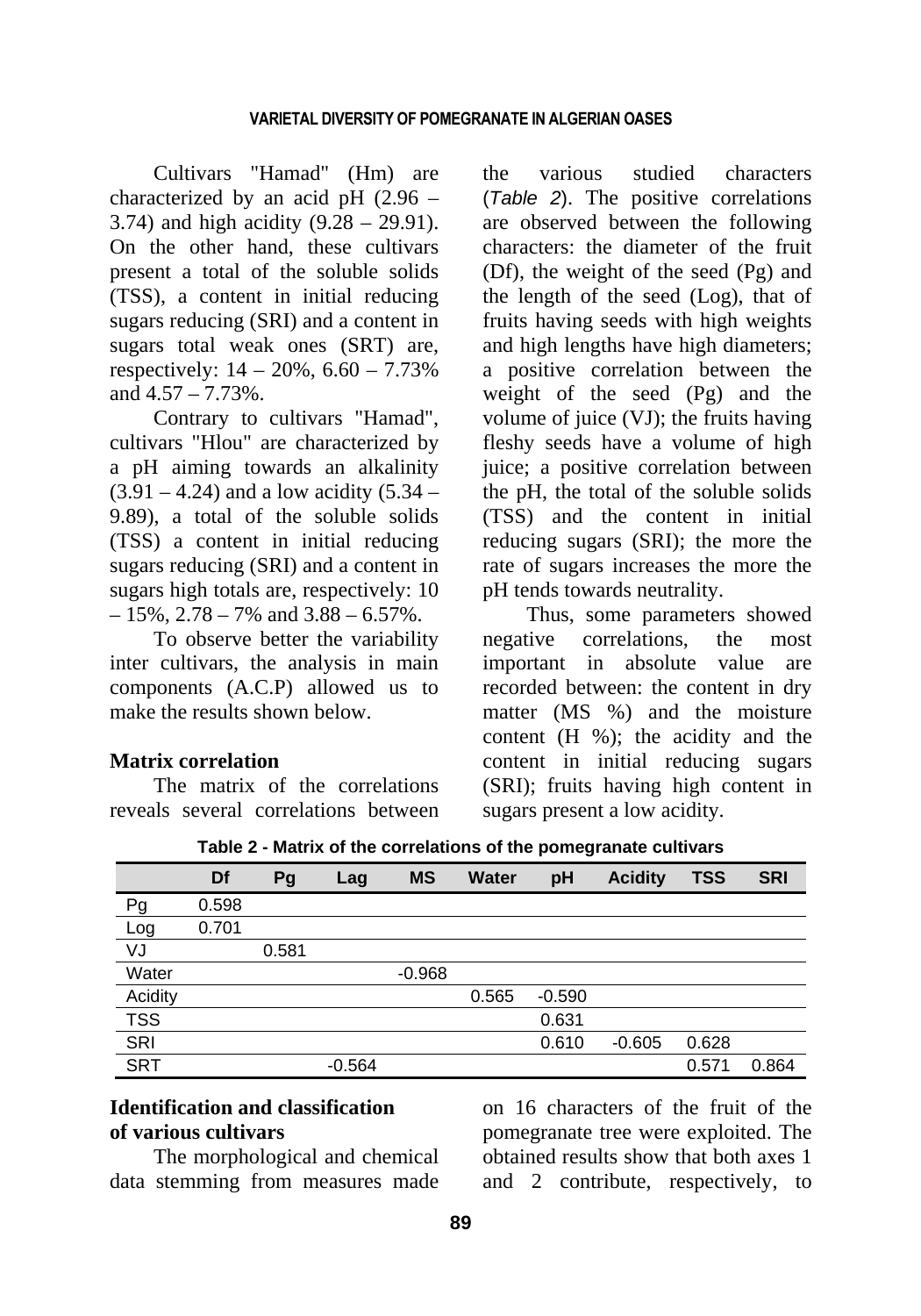26.92% and 21.57% of the total inertia that is a percentage accumulated by 48.48% (*Table 3* and *Fig. 1*). Consequently, we can say that the axis 1 contains the main part of the exploitable information.

On 16 characters of the fruit studied, eleven are discriminating, namely: the diameter of the fruit (Df), the weight of 25 seeds (Pg), the length of the seed (Log), the volume of juice (VJ), the content in dry matter (MS %), the moisture content (% water), the pH, the acidity, the total of the soluble solids (TSS), the content in sugar initial reducers (SRI) and the content in total reducing sugars (SRT).

| Table 3 - Variable contributions (%) |
|--------------------------------------|
|--------------------------------------|

|                   | F1     | F <sub>2</sub> |
|-------------------|--------|----------------|
| Df                | 1,373  | 11,347         |
| Pf                | 0,461  | 1,582          |
| Lpd               | 1,299  | 0,024          |
| Ns                | 5,867  | 0,019          |
| <b>NL</b>         | 0.202  | 5.294          |
| Pg                | 10,636 | 0,151          |
| Log               | 0,328  | 8,434          |
| Lag               | 6,655  | 1,882          |
| VJ                | 3,946  | 10,303         |
| $% M\overline{S}$ | 1,283  | 16,133         |
| % water           | 2,312  | 16,032         |
| рH                | 9,583  | 8,514          |
| Acidity           | 14,464 | 0,226          |
| <b>TSS</b>        | 5,831  | 17,104         |
| SRI               | 18,041 | 1,751          |
| SRT               | 17,719 | 1,205          |

The cloud of the individuals (*Fig. 2*) planned on the axis 1 and the axis 2 shows considerable differences between the various individuals. Indeed, the more the individuals are taken away from the center of the

plan, the more they are dissimilar. But, if they are close to the center it indicates that they have common characteristics. According to the cloud of the individuals planned on the axis 1 and 2, a first classification of cultivars can be made. For that purpose, we can subdivide these trees into five cultivars.

**Cultivar 1**: this cultivar is positively localized with the axis F1 and the axis F2. It is constituted by the individual of pomegranate sweetened tree "Hlou" Hl4, characterized by the high values of the diameter of fruit (Df), of the length of the seed (Log), of the pH and by the total of the soluble solids (TSS).

**Cultivar 2**: this cultivar is localized positively with the axis F1 and negatively with the axis F2. It is constituted by the individual of acid pomegranate tree "Hamad" Hm7, characterized by high values of the width of the seed (Lag), the volume of juice (VJ), the moisture content (% water) and of the acidity.

**Cultivar 3**: this cultivar is negatively localized with the axis F1 and the axis F2. It is constituted by the individual of acid pomegranate tree "Hamad" Hm6, characterized by a high weight of the seed (Pg), a low total of the soluble solids (TSS), a low content in initial reducing sugars reducing (SRI) and a low content in sugars totals (SRT).

**Cultivar 4**: this cultivar is negatively localized with the axis F1 and the axis F2. Itis constituted by the individual of acid pomegranate tree "Hamad" Hm4, characterized by a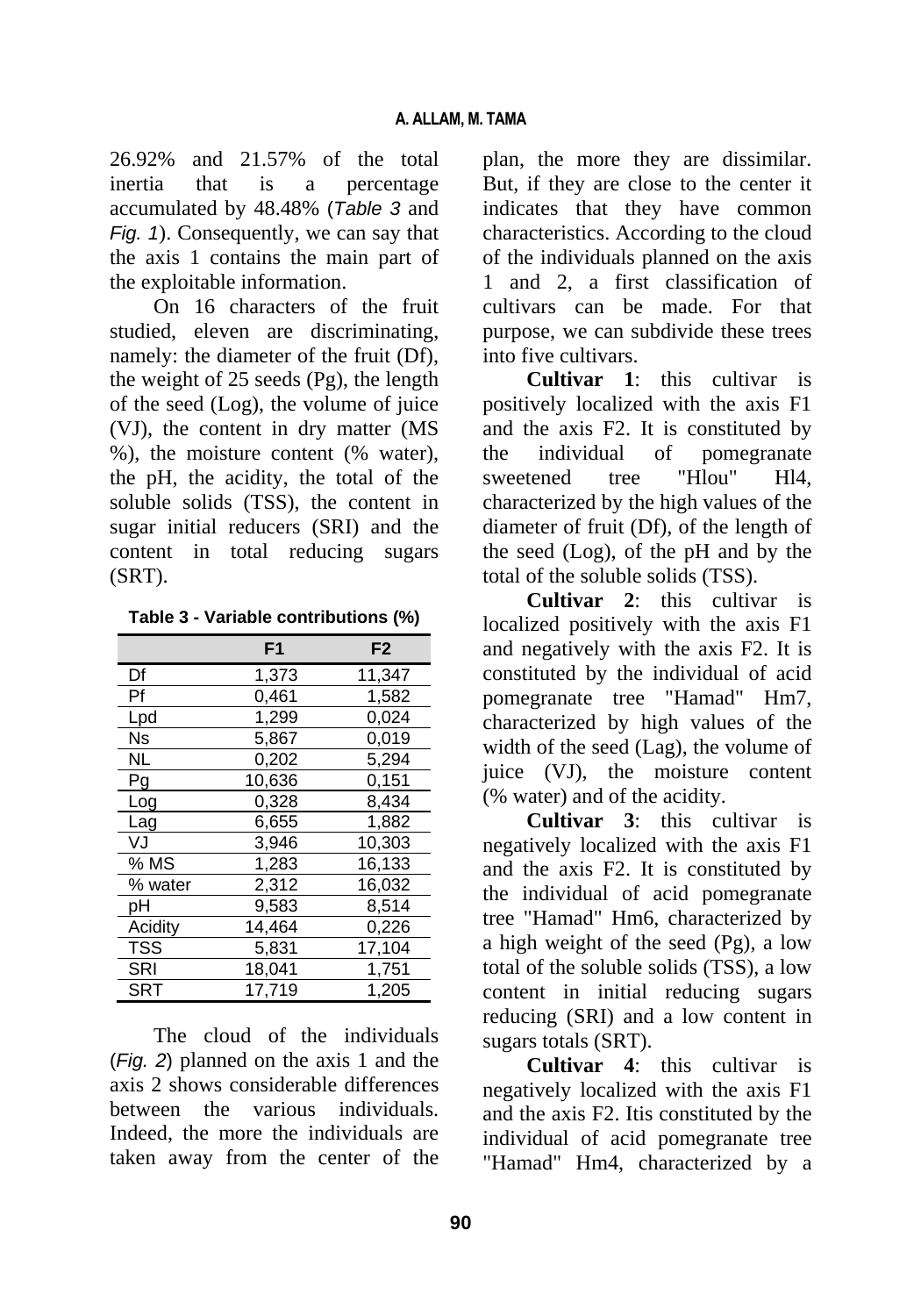#### **VARIETAL DIVERSITY OF POMEGRANATE IN ALGERIAN OASES**

high weight of fruit (Pf), high number of sections of fruit (NL), a high content of dry matter (% MS), a low moisture content (% water) and a low pH.

**Cultivar 5**: the cloud formed by this group is constituted by the individuals not discriminated from pomegranate acid tree "Hamad": Hm1, Hm2, Hm3, Hm5 and pomegranate Sweetened tree "Hlou": Hl1, Hl2, Hl3, Hl5, Hl6.

**Variables (axes F1 et F2 : 48.48 %)** 1 TSS  $\%$  E Df VJ Log pH 0.5 Ŷ **-- axe F2 (21.57 %) -->** 。<br>Qu Lag SRI SRT axe F2 (21.57 **Acidité** Pg 0  $Lpd$  Ns Pf NL -0.5 % MS -1 -1 -0.5 0 0.5 1 **-- axe F1 (26.92 %) -->**

**Figure 1- Circle of correlation of the various characters of the pomegranate cultivars**

Surveys by Chouaki *et al*. (2006) on plant genetic resources have shown that there are many varieties of pomegranates of very different qualities. The most cultivated varieties in Oran region are: "Tendral" (called Molla), "Blanca", "Si Hueso", "Colorado". Thus, several kinds of pomegranate trees are reported in the Kabyle region, but we only know their local appellation (Lahlou, Elmouze).



**Figure 2 - Distribution of pomegranate cultivars by the ACP**

**Legend: Hm:** Cultivar "Hamad"; **Hl:** Cultivar "Hlou"

### **CONCLUSION**

In all the region of study we noted no varietal naming of the pomegranate tree. The cultivated species form a set of cultivars selected by the farmers and named locally. To distinguish between the cultivars, the farmers based especially on the taste and sometimes on the outside color. For that purpose we registered only

three naming of the pomegranate tree; they are cultivars "Hlou", which means sugar taste, "Hamad", which means acid taste and "Mouz", which means intermediate taste.

This problem of varietal misunderstanding of the local pomegranate tree does not lie only at the level of the region of study, but also at the level of other regions of the national territory, as in the Kabyle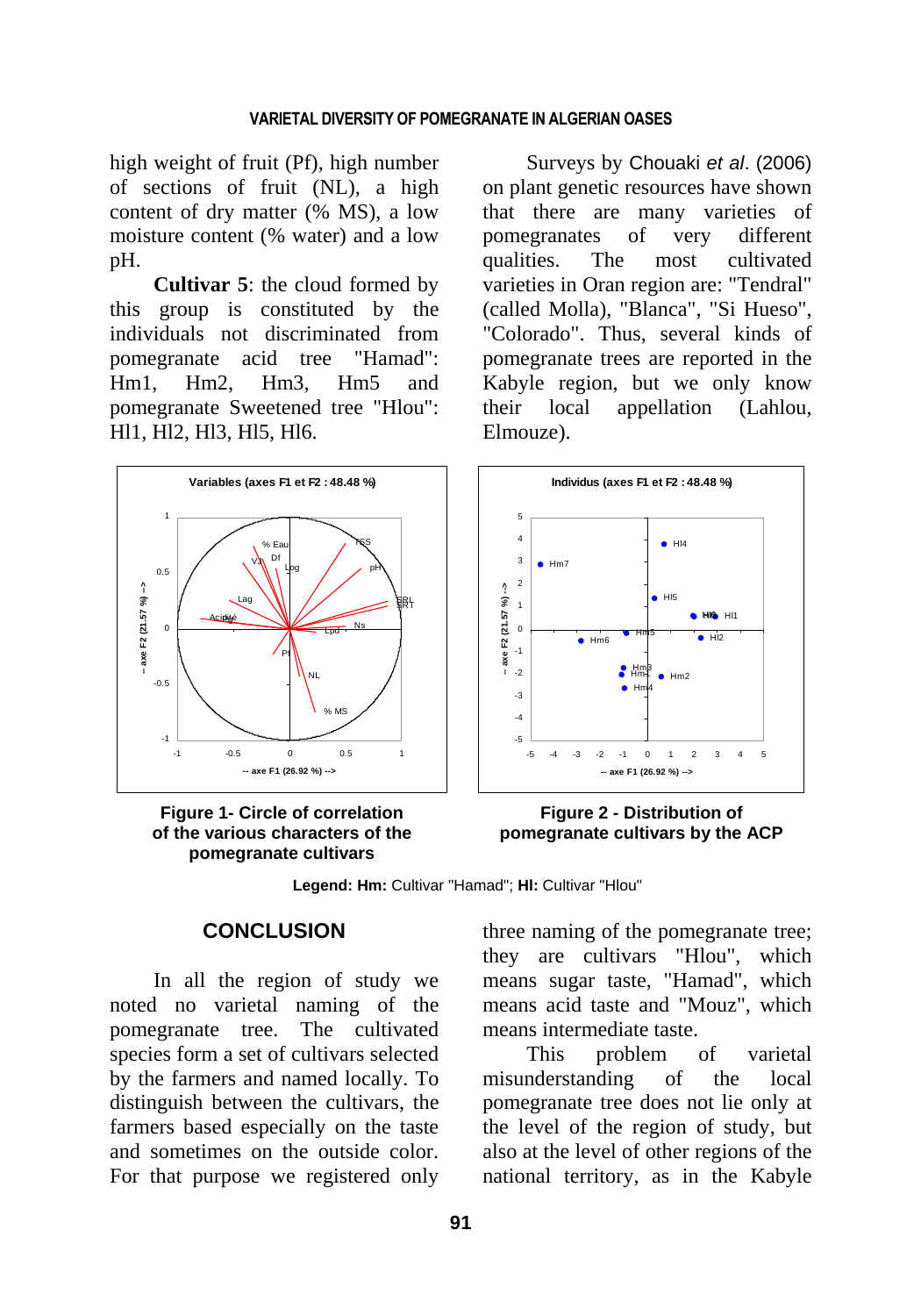region, where the same names (Lahlou, Elmouze) are attributed by peasants. The physico-chemical characterization of 13 clones of pomegranate tree of the valley of Oued Righ allowed us to identify and to describe five cultivars, among which some present acceptable characters of fruit of seen calibre, contents in sugars and acidity. These cultivars deserve to be protected, improved and valued.

### **REFERENCES**

- **Abdelguerfi, A. & Ramdane, S.A. (2003)**. Evaluation des besoins en matière de renforcement des capacités nécessaires à la conservation et l'utilisation durable de la biodiversité importante pour l'agriculture. Bilans des expertises. *FEM/PNUD. Projet ALG/97/G31. Plan d'Action et Stratégie Nationale sur la Biodiversité*, Tome XI, 231 p.
- **Alavoine,F.,Crochon,M.,Fady,C.,Fallot, J., Moras, P. & Pech, J. (1981).** La qualité gustative des fruits. Méthodes pratiques d'analyse. Méthode de présomption de la qualité gustative des pommes Golden délicious (indice de qualité) NFV 20 - 201. Edited by the *French standardization association* (AFNOR) Tour Europe Cédex 792080, Paris la Défense: 1–7.
- **Allam, A**. **(2015).** Etude de la biodiversité des plantes cultivées des palmeraies de la région du Haut Oued Righ. Université de Kasdi Marbah Ouargla Algérie, Thesis. 125 p.
- **Allam, A**. **& Cheloufi, H. (2012)**. Biodiversity of fruit species in the valley of Oued Righ: the case of the area of Touggourt (Algeria). *Fruits*, 68(1):1 -5, DOI: 10.1051/fruits/2012 048
- **Amorós, A., Melgarejo, P., Martínez, J.J., Hernández, F. & Martínez, J. (2000)**. Characterization of the fruit of five pomegranate (*Punica granatum* L.) clones cultivated in homogeneous soils. CIHEAM *OptionsMéditerr.,SérieA.Séminaires Méditerranéens*, 42 :129 - 135.
- **Audigie, C.L., Figarella, J. & Zonszain, F. (1984)**. Manipulations d'analyses biochimiques, Ed: *Doin* éditeurs. Paris, 88 - 97.
- **Bellini, E., Watkins, R. & Pomarici, E. (1984)**. Peach descriptors. Apple descriptors. *International Board For Plant Genetic Resources (IBPGR)*, Rome, Italy, 35 p.
- **Benziouche, S.E. (2006)**. L'agriculture dans la vallée de Oued Righ. Quelques éléments d'analyse. Université-Mohamed Khider, Biskra. *Rev.Sci.Hum.,* 10: 19-34.
- **Chouaki, S., Bessedik, F., Chebouti, A., Maamri, F., Oumata, S., Kheldoun, S., Hamana, M.F., Douzene, M., Bellah, F. & Kheldoun, A. (2006)**. Deuxième rapport national sur l'état des ressources phytogénétiques. *INRAA*, Algérie, 92 p.
- **Dagnelie, P. (2003).** Principes d'expérimentation. Planification des expériences et analyse de leurs résultats. *Les presses agronomiques de Gembloux*, A.S.B.L. Belgique, 397 p.
- **Djennane, A. (1990)**. Les systèmes agricoles oasiens. Constat de situation des zones Sud des oasis algériennes. In: Dollé V. (ed.), Tou tain G. (ed.). Les systèmes agricoles oasiens. Montpellier: CIHEAM, 29- 40, *Options Méditerran.: Série A. Séminaires Méditerranéens,* 11: 29- 40.
- **Dubost, D. (1986)**. Nouvelles perspectives agricoles du Sahara algérien. *Revue de l'Occident musulman et de la Méditerranée,* 41-42: 339-356.
- **Ferry, M. & Toutain, G. (1990).** Concurrence et complémentarité des espèces végétales dans les oasis. In: Dollé V. (ed.), Toutain G.